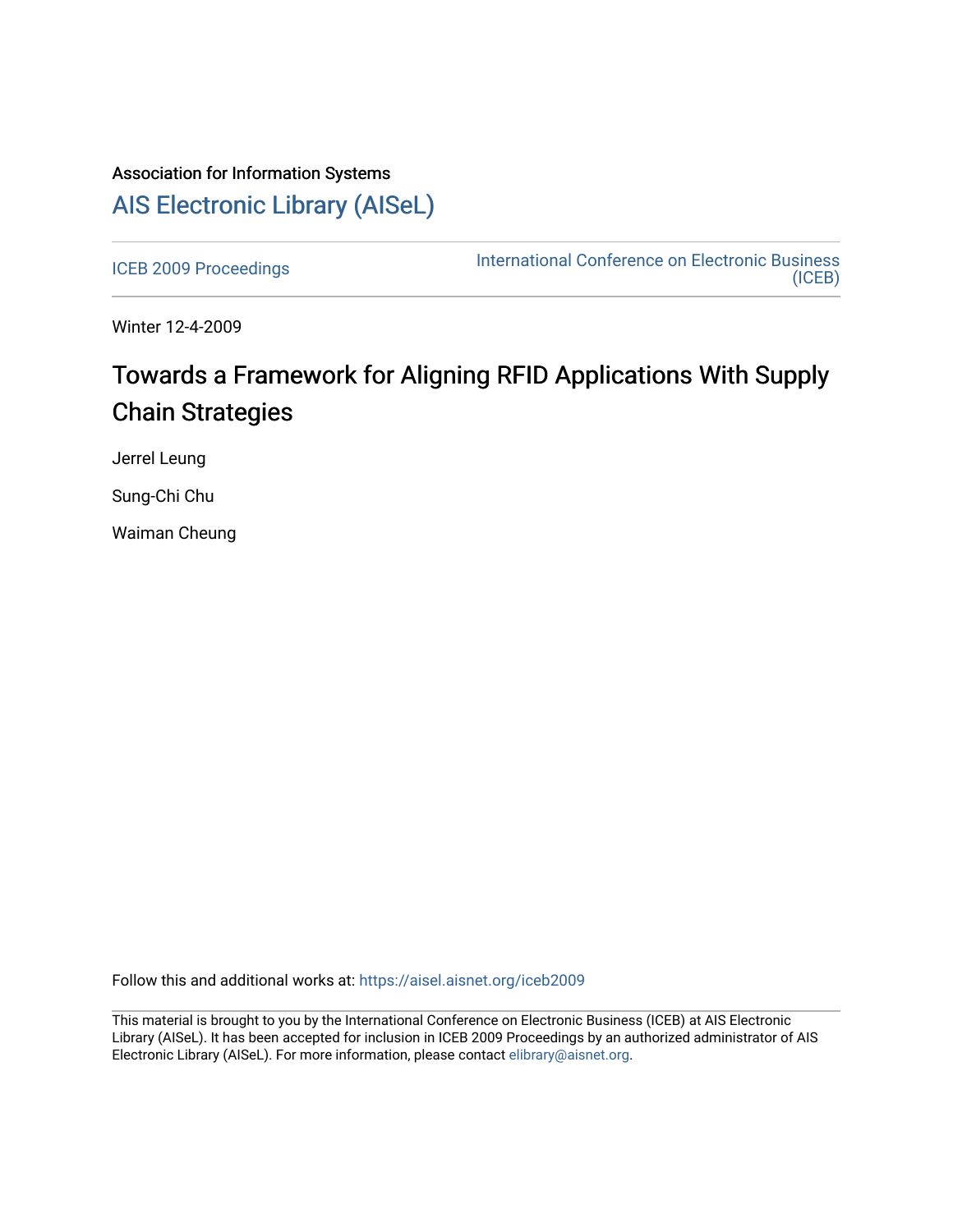## **TOWARDS A FRAMEWORK FOR ALIGNING RFID APPLICATIONS WITH SUPPLY CHAIN STRATEGIES**

Jerrel Leung<sup>1</sup>, Sung-Chi Chu<sup>2</sup>, and Waiman Cheung<sup>3</sup> Department of Decision Sciences and Managerial Economics The Chinese University of Hong Kong <sup>1</sup>jerrelleung@baf.msmail.cuhk.edu.hk, <sup>2</sup>sungchi@cuhk.edu.hk, <sup>3</sup>wcheung@cuhk.edu.hk

#### **Abstract**

Supply chain management has two streams of strategies, namely lean and agile. However, current RFID applications tend to overlook supply chain strategies and are designed for obvious RFID applications, like simply replacing barcodes. However, the full potential of RFID might not be achieved when RFID applications are not aligned with the supply chain strategies. Therefore, this study analyzes the current literature to investigate whether RFID applications are indeed misaligned with their strategies. Results shows that RFID is still at its infancy and most RFID applications focus on cost reduction, a lean practice, and less attention has been paid on how RFID can satisfy customer demands, an agile practice. It is therefore suggested that management should ensure that RFID applications are aligned with their supply chain strategy, in order to gain the most benefits out of RFID.

#### **Introduction**

RFID holds the promise to revolutionize supply chain management, by providing visibility to all supply chain partners. Wal-Mart and other major retailers started the RFID inertia by mandating their top suppliers to tag cases and pallets with RFID tags in 2005. However, RFID is still far from reaching its critical mass. As a matter of fact, RFID adoption has been stagnating after the RFID mandates from the major retailers [1]. The RFID adoption has been relatively slow partly due to the fact that we are not fully aware of the benefits it can bring [2] and due to the fact that RFID has not brought the envisaged benefits yet.

One of the explanations of the unclear benefits might be explained by that all supply chains are treated as equal when designing RFID applications. However, literature has actually already defined two different types of supply chain strategies, namely lean and agile. Where lean focuses on eliminating waste and where agile focuses on satisfying customer demands. Nevertheless, supply chain strategies are often ignored when designing IT and information sharing applications. It is therefore very plausible that current RFID applications are not aligned with their supply chain strategies. Authors like [3] support

this view, as they imply that many RFID applications merely replicate Wal-Mart's example. Thus Wal-Mart's RFID application was initially designed for a typically lean supply chain, but replicated to both lean and agile oriented supply chains. This obviously limits the true potential of RFID applications and we therefore need to realign RFID applications with the supply chain strategy.

The major purpose of this study is twofold. First, this study provides a landscape of the current RFID applications, by reviewing the existing literature. Secondly, this study verifies whether the existing RFID applications are aligned with the supply chain strategy.

### **Literature review**

#### **Supply chain strategies**

One of the first recognized supply chain strategies is mass production, as introduced by Henry Ford in the early  $20<sup>th</sup>$  century [4]. Mass production created standard processes to effectively and efficiently manufacture products in house. In the 1970s Toyota developed the Toyota Production System, based on the Just in Time (JIT) principle and what later has become lean production [5]. The main philosophy of lean is to eliminate waste, e.g. redundant cost and labor. Soon the lean philosophy was not only applied by manufacturers, but was applied across supply chains, due to globalization and rapid technological innovations [6]. Agile supply chains can be traced back to the 1990s and its main philosophy is to be flexible in order to meet the fluctuating customer demands [7]. Fischer [8] was one of the first to suggest that lean and agile are supply chain strategies and he was one of the first to explain which specific supply chain strategy to use in different market environments. The market place in combination with the product type should determine the appropriate supply chain strategy, as shown in Table 1.

#### **Table 1. Supply Chain Strategies**

|                                                 | <b>Functional</b><br>product | Innovative<br>product |
|-------------------------------------------------|------------------------------|-----------------------|
| <b>Predictable</b>                              | Lean                         | Mismatch              |
| market place<br><b>Volatile</b><br>market place | Mismatch                     | Agile                 |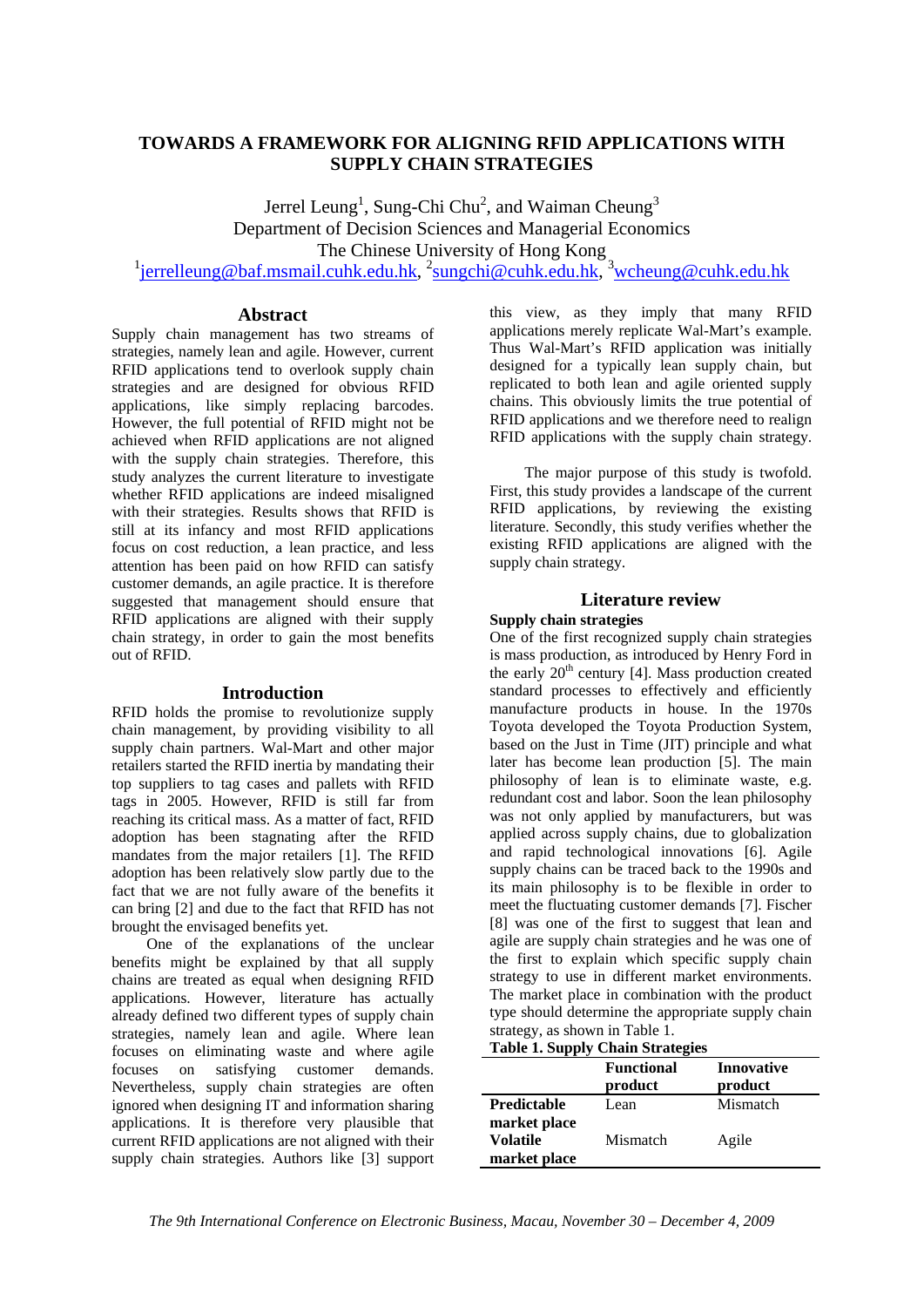Lean and agile supply chain strategies have been widely used to explain many SCM phenomena. Moreover, many academics developed variants of the lean and agile supply chain strategies. Leagile strategy was proposed by [9], where lean is used in the upstream supply chain and where agile is used in the downstream supply chain. Moreover, the supply chain strategies were extended by taking the supplier uncertainty into account [10]. Albeit supply chain strategies have evolved, they are still based on the elemental lean and agile philosophy. Therefore, this study considers only lean and agile as supply chain strategies in order to keep the study parsimonious.

IT and information sharing are often considered as enabling factors in supply chain management [11] and both have been widely discussed in the supply chain management context. Lean has two paradigms regarding IT and information sharing, where one side supports that IT and information sharing can improve the lean principle [12]. While others question whether IT and information sharing is useful and suggest that they actually create more overhead and maintenance,and thus waste [13]. On the other hand, IT and information sharing seems to be the foundation of agility, as it enables better coordination between supply chain partners in order to meet the customer demand [14]. Thus the literature advocates that IT and information sharing is more effective for agile supply chains than lean supply chains. However, as aforementioned many RFID applications are replicates of Wal-Mart's RFID application, which was designed for a lean supply chain. As a result many RFID applications are not aligned with the (agile) supply chain strategy and possibly limit the potential RFID benefits.

#### **RFID diffusion**

RFID is a prominent technology that has been much discussed recently and the discussion is expected to further extend [15]. The technology is often discussed as it can integrate the material flow with the information flow, providing a real-time track and trace of products [16]. It is even proclaimed to be as revolutionary as the Internet [17]. RFID is far from reaching a critical mass, despite the envisaged benefits. Literature suggests that lack of standards, privacy and security issues, high RFID tag cost, and unclear benefits are the main barriers RFID adoption [18] [19] [20]. The lack of standards is currently being addressed by EPCglobal [21] and the high tag cost should drive down with the rapid technological improvements. Privacy and security issues of RFID are a major

concern and have been extensively covered by many studies [22]. However, the benefits of RFID remain elusive and are typically reported by only a few case studies [23], leaving managers to make decisions while they are still uncertain about the true RFID benefits like ROI and inventory turnover [20].

#### **Methodology**

This study provides a landscape of the current RFID applications by reviewing the literature. Academic journals were examined, as we believe that they usually provide the most in-depth and objective reviews of RFID applications. Only studies that covered actual RFID applications or studies that proposed applications with a real case to test the proposed application were considered, mere conceptual work is omitted as they are not designed or tested against a specific supply chain strategy. Moreover, theses, dissertations, textbooks, conference papers, and unpublished papers were excluded, in order to keep the papers consistent and of high quality. The following five electronic databases were consulted for this study: ABI/INFORM, Academic Search Premier, Emerald Fulltext, Science Direct, and IEEE Xplore. The search was based on the keywords "RFID" and "radio frequency identification". The full text of each article was reviewed to only include those that were considered as RFID applications, as aforementioned. We found a total of 1542 articles with the matching keywords and out of those articles only 21 satisfied our RFID application criteria.

The 21 studies were classified into lean or agile supply chains, in order to provide a supply chain strategy view of the RFID applications. The supply chain classification was done according to the classification as proposed by [8]. First of all, the articles are reviewed for whether the demand is either stable (lean) or uncertain (agile). Secondly, the product type is analyzed for whether they are functional or innovative. Studies where the supply chain strategies could not be determined were excluded. Moreover, the RFID applications were analyzed for the supply chain practices as illustrated in Table 2. Lean practices and agile practicesThis allows us to verify whether RFID applications were implemented in alignment with the respective supply chain strategy. Notice that the "soft practices", which are tailored to sociological aspects, were excluded, as these are unlikely to be directly influenced by RFID. The reader is referred to [12] [24] [25] for more readings about the supply chain practices found in Table 2.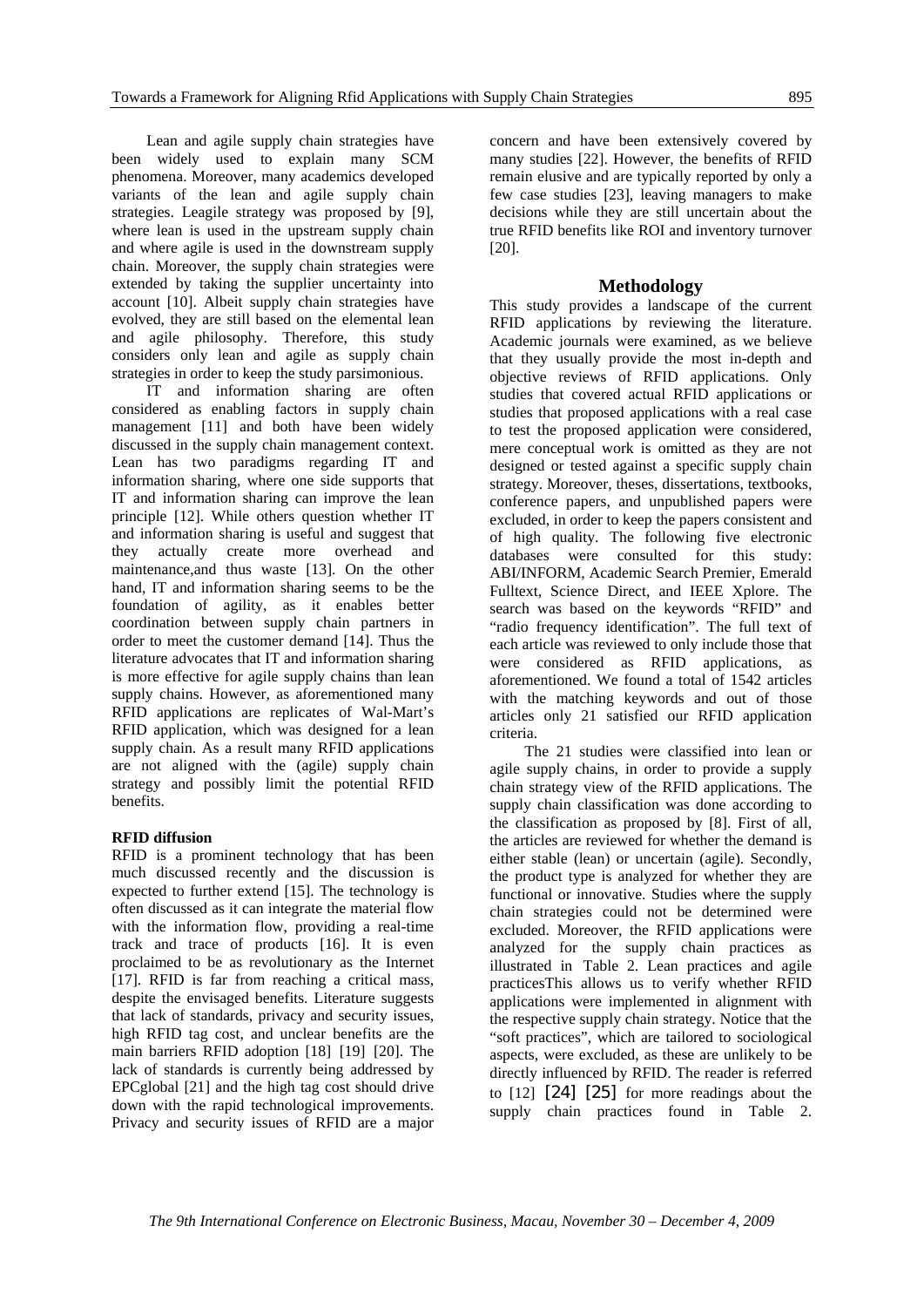**Table 2. Lean practices and agile practices** 

chain strategy, while the literature suggested that

| Lean                            | Agile                              |
|---------------------------------|------------------------------------|
| Pull approach (Kanban)          | Close supplier relationship        |
| Inventory reduction             | Enterprise integration             |
| Quick setups / orders           | Concurrent business activities     |
| Quality at source (Jidoka)      | Customer requirement satisfaction  |
| Supplier networks               | Rapid development cycles           |
| Continuous improvement (Kaizen) | Customer driven innovation         |
|                                 | Use flexible production technology |

An overview of the RFID applications studies can be found in Table 3. The overview shows that almost all RFID application studies were published after 2006, which can be explained since Wal-Mart started the RFID inertia in 2005. Even though the goal is to discuss RFID applications on a supply chain level, the overview illustrates that most of the RFID applications are designed and implemented on an organizational level and only a few studies share information between supply chain partners let alone share information across the entire supply chain. However, the true benefit of RFID lies in information sharing across the entire supply chain as aforementioned. For instance, when inventory levels are shared the Bullwhip effect can be lessened [26] and the production planning can be improved [27].

The overview also illustrates that many of the RFID applications are for inventory tracking purposes, where it can generally depict a more up to date and accurate picture of the inventory. Only a few of the studies like [28] demonstrated that RFID can be used for redesigning the supply chain and creating new business opportunities, rather

than only replacing barcode or automating certain manual processes.

Furthermore, the overview illustrates that the supply chain strategy and the supply chain practices of the RFID applications are not always aligned. A summary of the alignment between supply chain strategies and supply chain practices is illustrated in

Table 4. The overview shows that 8 out of the 21 RFID applications are lean supply chains and 13 are agile supply chains. The overview also shows that 7 out of the 8 lean supply chains implemented RFID applications aligned with their strategy and only 3 out of the 13 agile supply chains implemented RFID applications aligned with their strategy.

Thus 11 out of the 21 RFID applications are tailored to supply chain practices that are not aligned with their supply chain strategy. The misalignment can be attributed to that most of the RFID applications, 14 out of 21, are tailored to lean practices. Thus the RFID applications are mostly tailored to lean practices disregarding the supply

IT and information sharing is more effective for agile supply chains. This finding indicates that RFID is not optimally used to support their supply chain strategy.

#### **Discussion**

The literature shows that there are two streams of supply chain strategies, namely lean and agile. However, the literature review showed that RFID applications are often not tailored to the practices that aid the supply chain strategies. Studies like [49] demonstrated that the correct supply chain practices can improve the supply chain strategy and hence the performance. Moreover, as aforementioned the literature suggests that IT and information sharing should aid the agile supply chains more than the lean supply chains. The RFID application review on the other hand illustrates that most supply chain strategies focus on lean practices disregarding the supply chain strategies. The literature also showed that current RFID applications address most lean practices, but left various agile practices unexplored. A possible explanation of this phenomena is that lean practices often focus on waste reduction, and thus cost, which is relatively easy to quantify and where agile practices focus on customer demand satisfaction, which is more difficult to quantify. Moreover, most of the RFID applications are focused on internal operations and automating processes, which is more along the line of lean thinking. This also indicates that we are only at the start of the RFID diffusion, as the true potential of RFID lies in redesigning supply chains and developing new business opportunities [50].

This study suggests academics and practitioners to take the supply chain strategy into account when designing and discussing IT and information sharing applications. The literature shows that supply chain strategies are well known and they usually discuss operational issues. However, IT and information sharing can support those operational issues and attention should be paid when designing them. Moreover, the study also suggest to further investigate in the supply chain practices that RFID has left unexplored, e.g. supplier network, concurrent business activities, customer driven innovation, and use flexible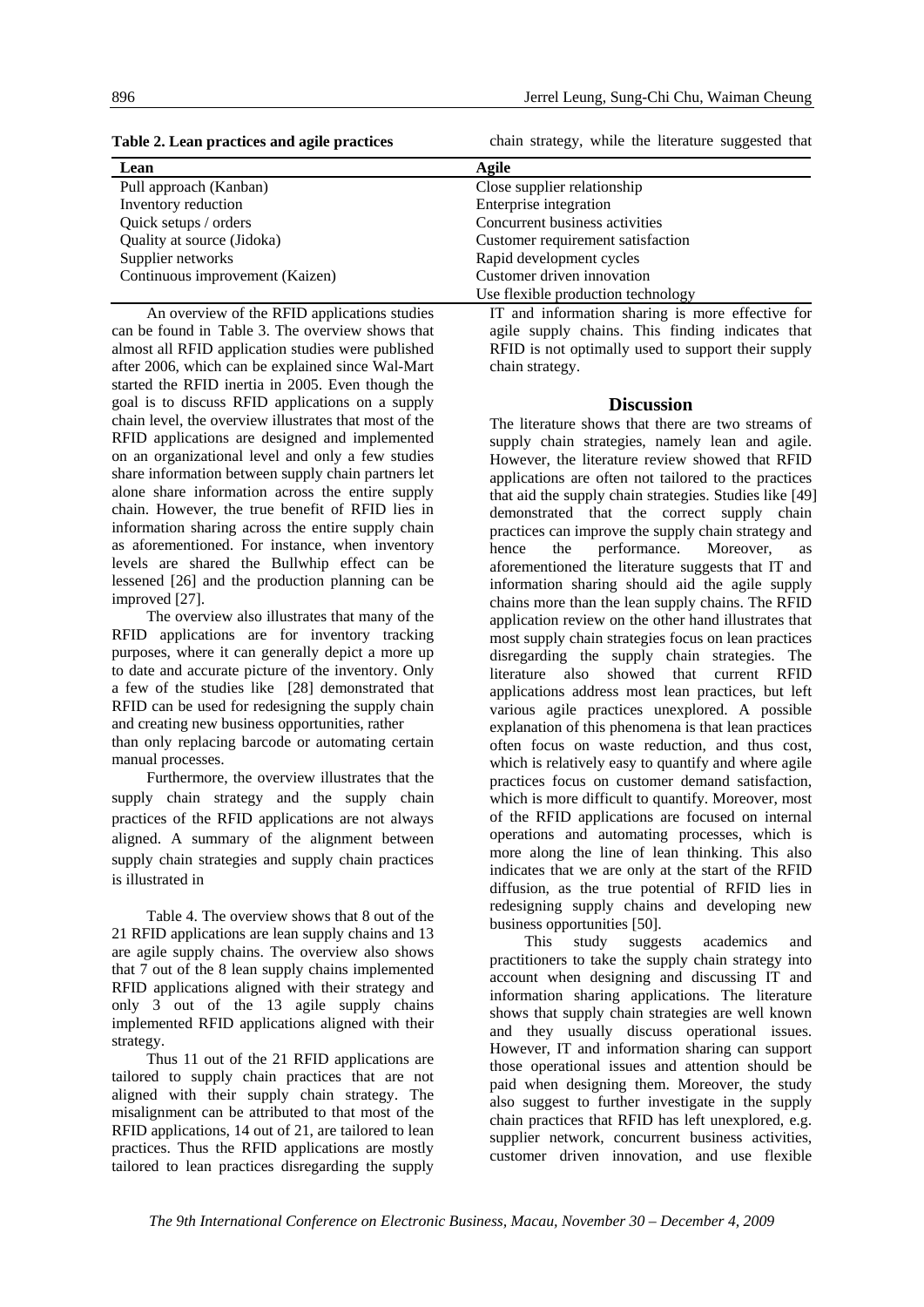production technology. Note that most of the unexplored supply chain practices are agile, which according to the literature can greatly facilitate the supply chain performance. **Table 3. RFID applications overview**

demand, but not at an unlimited price. Therefore, agile supply chains will also often focus on waste reduction, once the customer demand is satisfied or when the product is matured [51]. Albeit there might not be such a clear distinction between the

| Artic     | <b>Strategy</b> | <b>Practices</b>                       | <b>Summary</b>                                                                               |
|-----------|-----------------|----------------------------------------|----------------------------------------------------------------------------------------------|
| <b>le</b> |                 |                                        |                                                                                              |
| $[17]$    | Lean            | Kaizen                                 | Monitors the repairable airplane items in an aviation engineering<br>company.                |
| $[29]$    | Lean            | Inventory reduction                    | Investigates at how RFID data can be used to better track                                    |
|           |                 | Kaizen                                 | inventory.                                                                                   |
| $[30]$    | Agile           | Enterprise int.<br>Inventory reduction | Visualizes processes by capturing 3PLs' RFID data and shares<br>them over the Internet.      |
| $[31]$    | Lean            | Jidoka                                 | Ensures that bottles go through all the dispense processes.                                  |
| $[32]$    | Agile           | Kaizen                                 | Monitors the calibrated tools location and that they do not<br>unauthorized leave the plant. |
| $[33]$    | Agile           | Kaizen                                 | Uses RFID over existing GSM network to automate receiving                                    |
|           |                 | Quick set up/order                     | incoming goods.                                                                              |
| $[34]$    | Agile           | Jidoka                                 | Ensures that the correct parts are assembled on the right chassis.                           |
| $[35]$    | Lean            | Quick set up/orders                    | Tracks and traces trucks that go in and out of the Shanghai Port.                            |
| $[36]$    | Lean            | Kaizen                                 | Monitors the use of pallets throughout the supply chain.                                     |
| $[37]$    | Lean            | Inventory red.                         | Manage retail inventory of chilled groceries and ensures that                                |
|           |                 |                                        | products are sold before the due date.                                                       |
| $[38]$    | Agile           | Kanban                                 | Proposes a multi agent auto replenishment system based on                                    |
|           |                 | Close sup. rel.                        | RFID.                                                                                        |
| $[39]$    | Agile           | Close sup. rel.                        | Provides an inventory visibility of the OEM suppliers to the                                 |
|           |                 | Customer req. sat.                     | dealers via Internet.                                                                        |
| $[40]$    | Agile           | Kanban                                 | Track and traces the pre-cast components in a storage yard.                                  |
| $[41]$    | Agile           | Inventory red.                         | Track and traces the inventory of "RFID unfriendly" pipe spools.                             |
|           |                 | Rapid dev. Cycles                      |                                                                                              |
| $[42]$    | Agile           |                                        | Monitors the inventory in a warehouse.                                                       |
| $[28]$    | Lean            | Customer req. sat.                     | Tracks and traces the physical locations of containers in a                                  |
|           |                 |                                        | container depot and keeps track of the container conditions.                                 |
| $[43]$    | Agile           | Kaizen                                 | Investigates how real time tracking of inventory can improve the                             |
|           |                 |                                        | operations of the manufacturer.                                                              |
| $[44]$    | Agile           | Enterprise int.                        | Allows RFID tags to capture the production information of semi                               |
|           |                 |                                        | conductors and provides the information to the retailers.                                    |
| $[45]$    | Lean            | Inventory reduction                    | Investigates whether RFID is cost effective when it is used for                              |
|           |                 |                                        | product shrinkage.                                                                           |
| $[46]$    | Agile           | Inventory reduction                    | Utilizes RFID to identify the misplacement of goods in a retail                              |
|           |                 |                                        | shop.                                                                                        |
| $[47]$    | Agile           |                                        | Investigates how RFID can benefit a car manufacturer in the                                  |
|           |                 |                                        | shipping yard of a car manufacturer.                                                         |

#### **Table 4. Supply chain strategies aligned with practices**

| <b>Strategy</b> | <b>Practices</b> | <b>Practices</b> |
|-----------------|------------------|------------------|
|                 | aligned          | misaligned       |
| Lean            |                  |                  |
| Agile           |                  |                  |
| <b>Total</b>    |                  | 10               |
| $-$             | $\sim$<br>       | . .              |

In practice supply chain management might not have such a clear distinction between lean and agile supply chain strategies. For instance, an organization can follow both lean and agile supply chain strategies. According to the literature agile supply chains try to satisfy the changing customer

two supply chain strategies, this study can provide management with a guidance of how to implement RFID. After all, management should be aware whether the priority should be set to waste reduction or customer demand satisfaction.

This study only looked at academic publications, which limited the RFID applications to 21. Therefore business journals should be analyzed in the future to confirm the findings. Moreover, this study will continue and will develop a framework that can explain how different types of RFID applications can impact lean and agile supply chains strategies. First, the RFID applications are categorized according to different types of RFID applications. Subsequently, the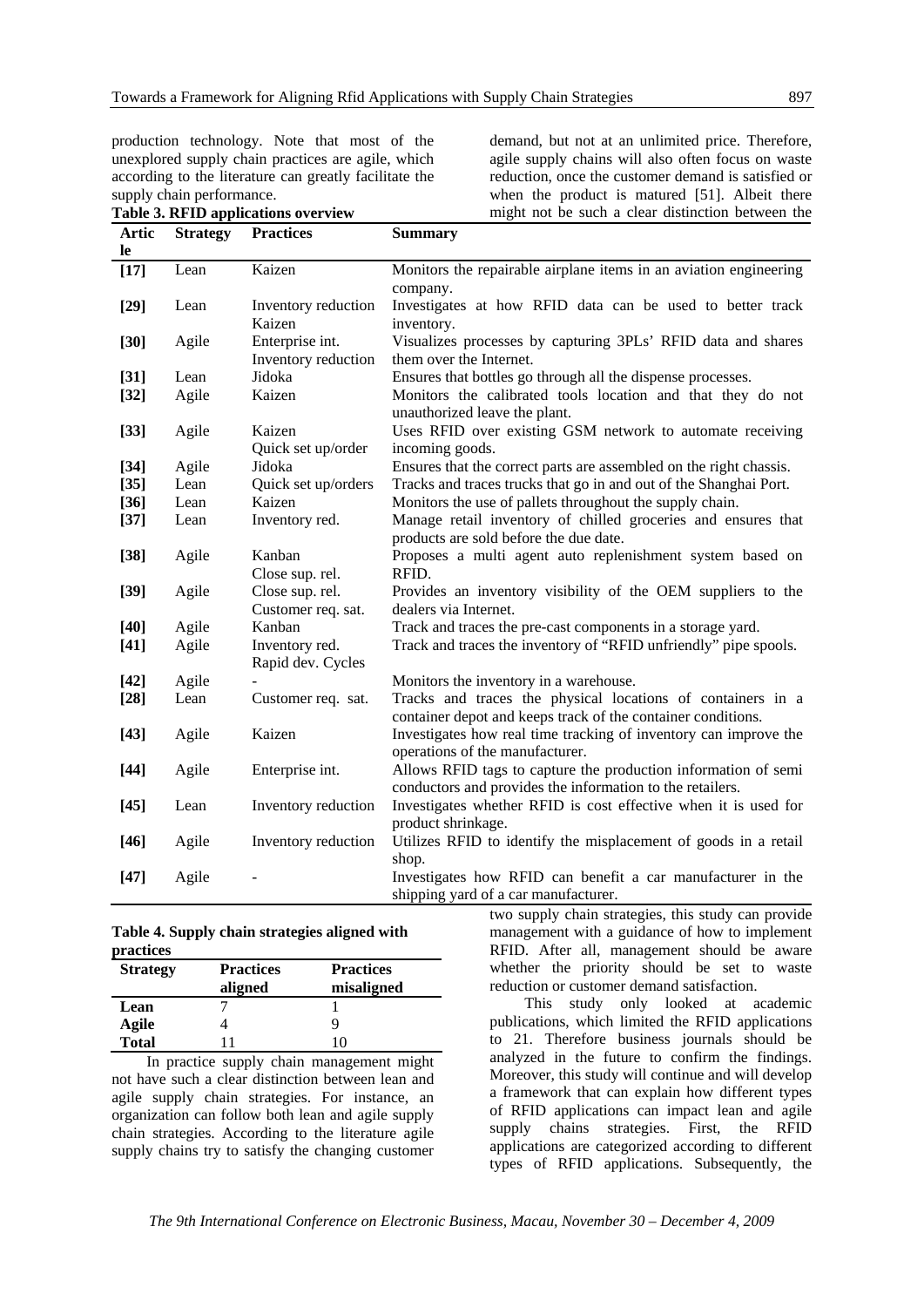different types of applications are analyzed to verify how they impact different strategies. Furthermore, we will investigate whether it is possible to describe which type RFID application is more beneficial for certain supply chain strategies and/or supply chain practices.

**Acknowledgement.** This research is partially supported by the Li & Fung Institute of Supply Chain Management & Logistics, The Chinese University of Hong Kong.

#### **References**

- [1] Wu, N.C., Nystrom, M.A., Lin, T.R., and Yu, H.C., Challenges to global RFID adoption, *Technovation*, 26(12), 2006, pp. 1317-1323.
- [2] Asif, Z. and Mandviwalla, M., Integrating the Supply Chain with RFID: a Technical and Business Analysis, *Communications of the Association for Information Systems,* 15(24), 2005, pp. 393-451.
- [3] Krotov, V. and Junglas, L., RFID as a Disruptive Innovation, *Journal of Theoretical and Applied Electronic Commerce Research*, 3(2), 2008, pp. 44-59.
- [4] Womack, J.P., Jones, D.T., and Roos, D., The Machine That Changed the World: the Story of Lean Production, 1991, HarperBusiness.
- [5] Taiich, O., Toyota Production System: Beyond Large-Scale Production, 1988, Productivity Press.
- [6] Doolen, T.L. and Hacker, M.E., A Review of Lean Assessment in Organizations: an Exploratory Study of Lean Practices by Electronics Manufacturers, *Journal of Manufacturing Systems*, 24(1), 2005, pp. 55-67.
- [7] McCullen, P. and Towill, D., Achieving Lean Supply Chain through Agile Manufacturing, *Integrated Manufacturing Systems*, 12(7), 2001, pp. 524-533.
- [8] Fischer, M., What is the Right Supply Chain for your Product, *Harvard Business Review,* March April, 1997, pp. 105-116.
- [9] Mason-Jones, R., Naylor, B., and Towill, D.R., Engineering the Leagile Supply Chain, *International Journal of Agile Management Systems*, 2(1), 2000, pp. 54-61.
- [10] Lee, H.L., Aligning Supply Chain Strategies with Product Uncertainties, *California Management Review*, 44(3), 2002, pp. 105-119.
- [11] Johnson, M.E. and Whang, S., E-business and Supply Chain Management: an Overview and Framework, *Production and Operations Management*, 11(4), 2002, pp. 413-423.
- [12] Bruun, P. and Mefford, R.N., Lean Production and the Internet, *International Journal of Production Economics*, 89(3), 2004, pp. 247- 260.
- [13] Piszczalski, M., Lean vs. Information Systems, *Automotive Manufacturing & Production*, 112(8), 2000, pp. 26-28.
- [14] White, A., Daniel, E.M., and Mohdzain, M., The Role of Emergent Information Technologies and Systems in Enabling Supply Chain Agility, *International Journal of Information Management*, 25(5), 2005, pp. 396-410.
- [15] Ngai, E.W.T., Moon, K.K., Riggins, F.J., and Yi, C.Y., RFID Research: an Academic Literature Review, *International Journal of Production Economics*, 112(2), 2008, pp. 510- 520.
- [16] Angell, I. and Kietzmann, J., RFID and the End of Cash?, *Communications of the ACM*, 49(12), 2006, pp. 90-96.
- [17] Ngai, E.W.T, Cheng, T.C.E, Lai, K.H, and Chai, P.Y.F., Development of an RFID-based Traceability System: Experiences and Lessons Learned from an Aircraft Engineering Company, *Production and Operations Systems*, 16(5), 2007, pp. 554-569.
- [18] Shih, D.H., Chiu, Y.W., Chang, S.I., and Yen, D.C., An Empirical Study of Factors Affecting RFID's Adoption in Taiwan, *Journal of Global Information Management*, 16(2), 2008, pp. 58-80.
- [19] Whitaker, J., Mithas, S., and Krishnan, M.S., A Field Study of RFID Deployment and Return Expectation, *Production and Operations Management*, 16(5), pp. 599-513.
- [20] Attaran, M., RFID: an Enabler of Supply Chain Operations, *Supply Chain Management*, 12(4), 2007, pp. 249-257.
- [21] Armenio, F., Barthel H., Burstein, L., Dietrich, P., Duker, J., Garrett, J., Hogan, B., Ryaboy, O., Sarma, S., Schmidt, J., Suen, K.K., Traub, K., and Williams, J. The EPCglobal Architecture Framework, EPCglobal Final Version 1.2, 10 September 2007.
- [22] Garfinkel, S.L., Juels, A., and Pappu, R. RFID Privacy: An Overview of Problems and Proposed Solutions, *IEEE Security and Privacy*, 3(3), 2005, pp. 43-43.
- [23] Loebecke, C., Piloting RFID Along the Supply Chain: a Case Analysis, *Electronic Markets*, 17(1), 2007, pp. 29-38.
- [24] Yusuf, Y.Y., Sarhadi, M., and Gunasekaran, A., Agile Manufacturing: the Drivers, the Concept and Attributes, *International Journal of Production Economics*, 62 (1-2), pp. 33-43.
- [25] Fisher, M. and Raman, A., Reducing the Cost of Demand Uncertainty Through Accurate Response to Early Sales, *Operations Research*, 44(1), 1996, pp. 87-99.
- [26] Cheng, F., Drezner, Z., Ryan, J.K., and Simchi-Levi, D., Quantifying the Bullwhip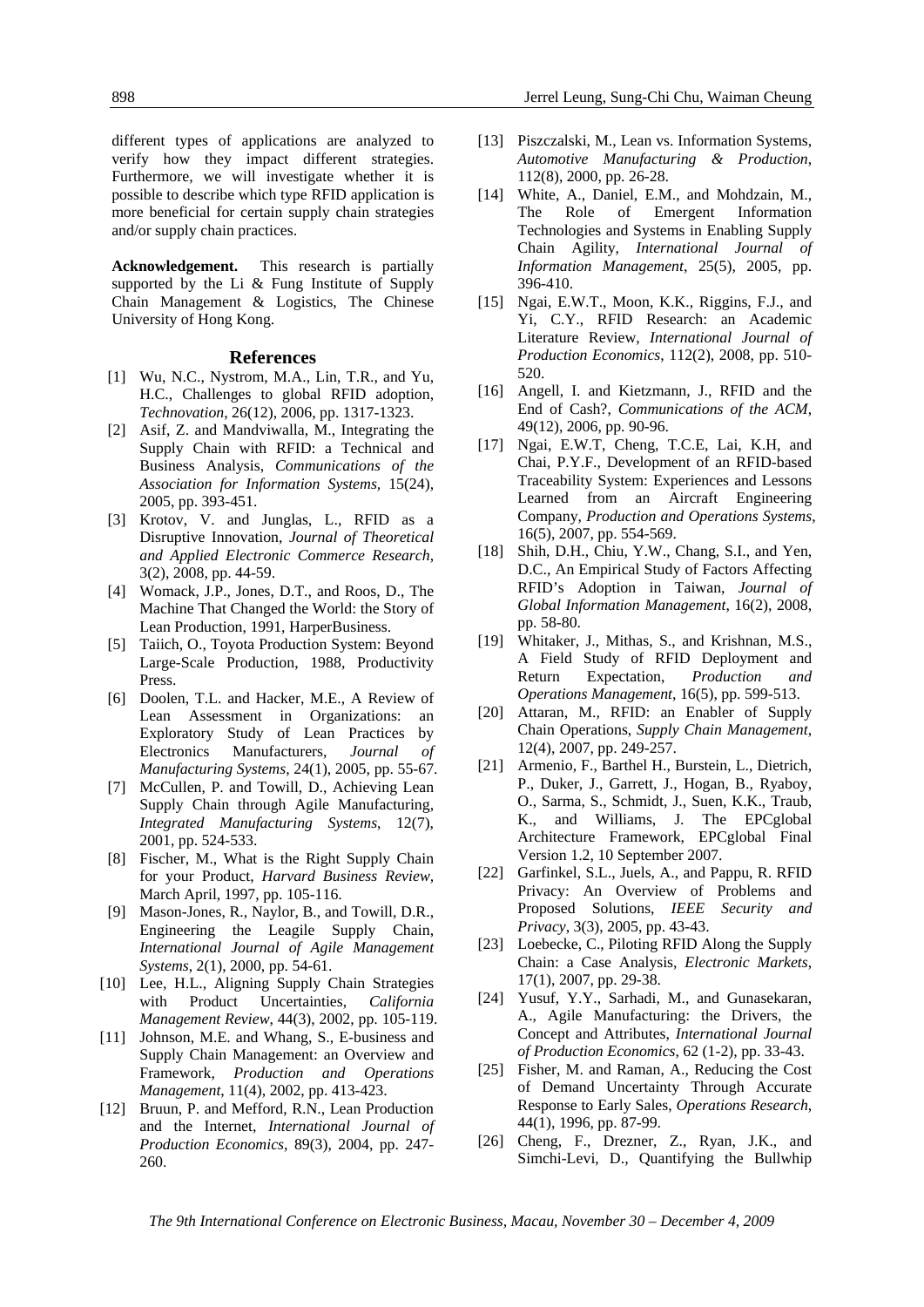Effect in a Simple Supply Chain: the Impact of Forecasting, Lead Times, and Information, *Management Science*, 46(3), 2000, pp. 436- 443.

- [27] Sodhi, M.M.S., Managing Demand Risk in Tactical Supply Chain Planning for a Global Consumer Electronics Company, *Production and Operations Management*, 14(1), 2005, pp. 1059-1478.
- [28] Ngai, E.W.T, Cheung, T.C.E., Au, S., and Lai, K., Mobile Commerrce Integrated with RFID Technology in a Container Depot, *Decision Support Systems*, 43(1), 2007, pp. 62-76.
- [29] Delen, D., Hardgrave, B.C., and Sharda, R., RFID for Better Supply Management through Enhanced Information Visibility, *Production and Operations Management*,16(5), 2007, pp. 613-624.
- [30] Harry, K.H., Chow, K.L., Choy, W.B., Lee, F., and Chan, T.S., Integration of Web-based and RFID Technology in Visualizing Logistics Operations – a Case Study, *Supply Chain Management*, 12(3), 2007, pp. 221-234.
- [31] Bloss, R., Maybe the World's Largest Automated Assembly line?, *Assembly Automation*, 27(1), 2007, pp. 20-24.
- [32] Jones, E.C., Riley, M.W., Franca, R., and Reigle, S., Case Study: the Engineering Economics of RFID in Specialized Manufacturing, *The Engineering Economist*, 52(3), 2007, pp. 285-303.
- [33] Holmqvist, M. and Stefansson, G., Smart Goods and Mobile RFID: a Case with Innovation from Volvo, *Journal of Business Logistics*, 27(2), 2006, pp. 251-273.
- [34] Gaukler, G.M. and Hausman, W.H., RFID in a Mixed-model Automotive Assembly Operations: Process and Quality Cost Savings, *IIE Transactions*, 40(11), 2008, pp. 1083-1096.
- [35] Wang, W., Yuan, Y., Wang, X., and Norm, A, RFID Implementation Issues in China: Shanghai Port Case Study, *Journal of Internet Commerce*, 5(4), 2006, pp. 89-103.
- [36] Mo, J.P.T., Gajzer, S., Fane, M., Wind, G., Snioch, T., Larnach, K., Seitam, D., Saito, H., Brown, S., Wilson, F., and Lerias, G., Process Integration for Paperless Delivery Using EPC Compliance Technology, *Journal of Manufacturing Technology Management*, 20(6), 2009, pp. 866-886.
- [37] Kärkkäinen, M., Increasing Efficiency in the Supply Chain for Short Shelf Life Goods Using RFID Tagging, *International Journal of Retail & Distribution Management*, 31(10), 2003, pp. 529-536.
- [38] Wang, S.J, Liu, S.F., and Wang, W.L., The Simulated Impact of RFID-Enabled Supply Chain on Pull-based Inventory Replenishment

in TFT-LCD Industry, *International Journal of Production Economics*, 112(2), 2008, pp. 570- 586.

- [39] Mourtzis, D., Papakostas, N., Makris, S., Xanthakis, V., and Chrysolouris, G., Supply Chain Modeling and Control for Producing Highly Customized Products, *CIRP Annals – Manufacturing Technology*, 57(1), 2008, pp. 570-586.
- [40] Ergen, E., Akinci, B, and Sacks, R., Tracking and Locating Components in a Storage Yard utilizing Radio Frequency Identification Technology and GPS, *Automation in Construction*, 16(3), 2007, pp. 354-367.
- [41] Song, J., Haas, C.T., Caldas, C., Ergen, E., and Akinci, B., Automating the Task of Tracking the Delivery and Receipt of Fabricated Pipe Spools in Industrial Projects, *Automation in Construction*, 15(2), 2006, pp. 166-177.
- [42] Poon, T.C., Choy, K.L., and Lau, H.C.W, A RFID Case-based Logistics Resource Management System for Managing Orderpicking Operations in Warehouses, *Expert Systems with Applications*, 36(4), 2009, pp. 8277-8301.
- [43] Thiesse, F. and Fleisch, E., On the Value of Location Information to Lot Scheduling in Complex Manufacturing Processes, *International Journal of Production Economics*, 112(2), 2008, pp. 532-547.
- [44] Qiu, R.G., RFID Enabled Automation in Support of Factory Integration, *Robotics and Computer Integrated Manufacturing*, 23(6), 2007, pp. 677-683.
- [45] De Kok, A.G., van Donselaar, K.H., and van Woensel, T., A Break-even Analysis of RFID Technology for Inventory Sensitive to Shrinkage, *International Journal of Production Economics*, 112(2), 2008, pp. 521- 531.
- [46] Rekik, Y., Sahin, E., and Dallery, Y, Analysis of the Impact of the RFID Technology on Reducing Product Misplacement Errors at Retail Stores, *International Journal of Production Economics*, 112(1), 2008, pp. 264- 278.
- [47] Kim, J., Tang, K., Kumara, S., Yee, S.T., and Tew, J., Value Analysis of Location-enabled Radio Frequency Identification Information on Delivery Chain Performance, *International Journal of Production Economics*, 112(1), 2008, pp. 403-415.
- [48] Fisher, M. and Raman, A., Reducing the Cost of Demand Uncertainty Through Accurate Response to Early Sales, *Operations Research*, 44(1), 1996, pp. 87-99.
- [49] Van Hoek, R.I., Harrison, A., and Christopher, M., Measuring Agile capabilities in supply